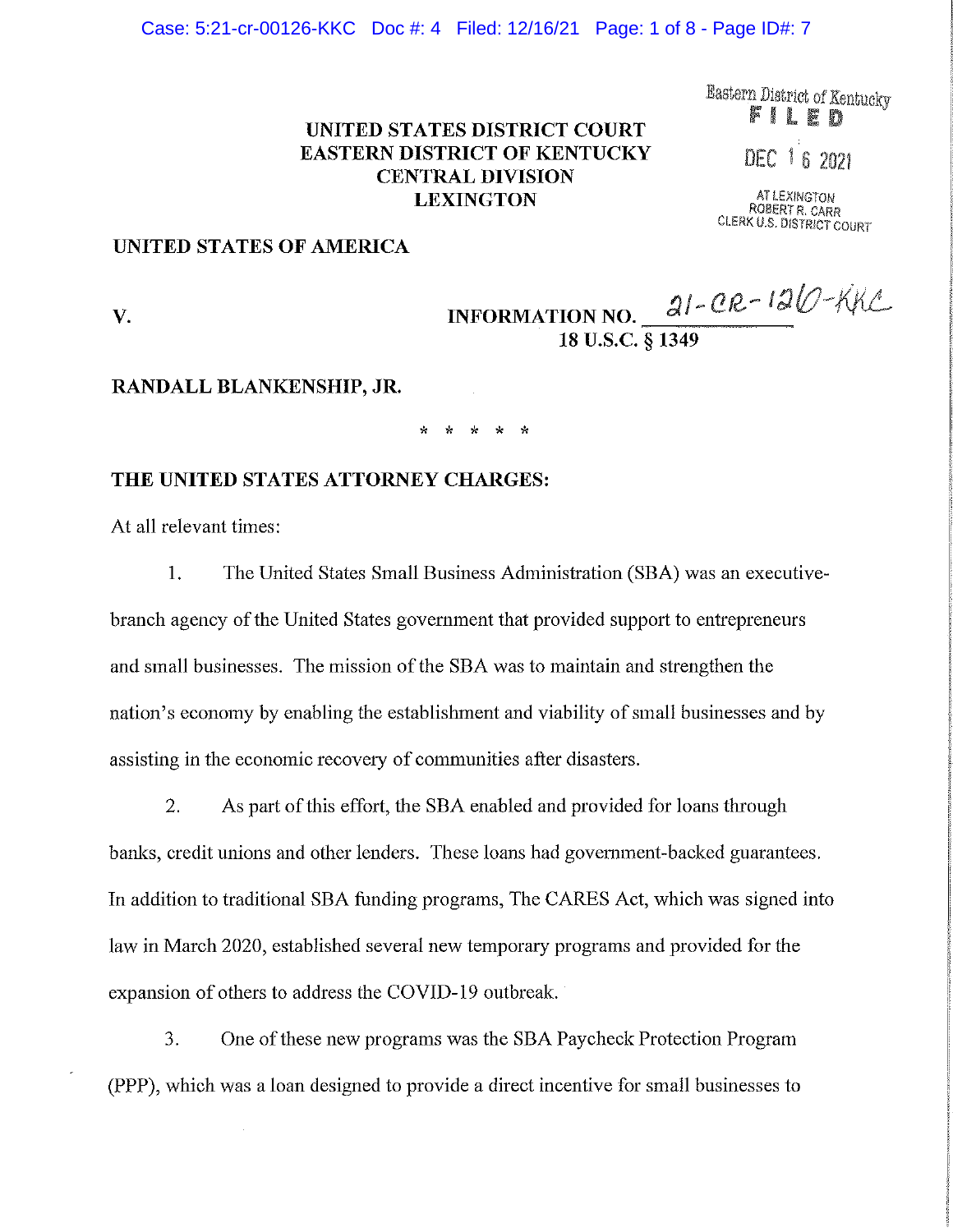#### Case: 5:21-cr-00126-KKC Doc #: 4 Filed: 12/16/21 Page: 2 of 8 - Page ID#: 8

keep their workers on the payroll. Under this program, the SBA would forgive all or part of loans if all employees were kept on the payroll for eight weeks and borrowers submitted documentation confirming that the loan proceeds were used for payroll, rent, mortgage interest, or utilities. Interested applicants applied through an existing SBA lender or any other participating federally insured financial institution.

4. The PPP application process required applicants to submit a Borrower Application Form through an SBA-approved financial entity. The application contained information as to the purpose of the loan, average monthly payroll, number of employees and background of the business and its owner. Kentucky Bank and Independence Bank were federally insured financial institutions approved by the SBA to process PPP loan applications.

5. Applicants for a PPP loan were also required to make good faith certifications, including that (1) economic uncertainties necessitated their loan requests for continued business operations and that they intended to use loan proceeds only for the authorized and not any duplicative purposes, (2) the information provided in the application and all supporting documents was true and accurate, and that knowingly making a false statement to obtain a loan from the SBA constituted a criminal offense, and (3) the applicant understood that the lender would calculate the loan amount using tax documents the applicant submitted, and that these tax documents were identical to those submitted to the Internal Revenue Service.

6. **RANDALL BLANKENSHIP, JR.,** a resident of Woodford County, Kentucky, was the sole member of Blankenship RV Finance Solutions LLC, RSGG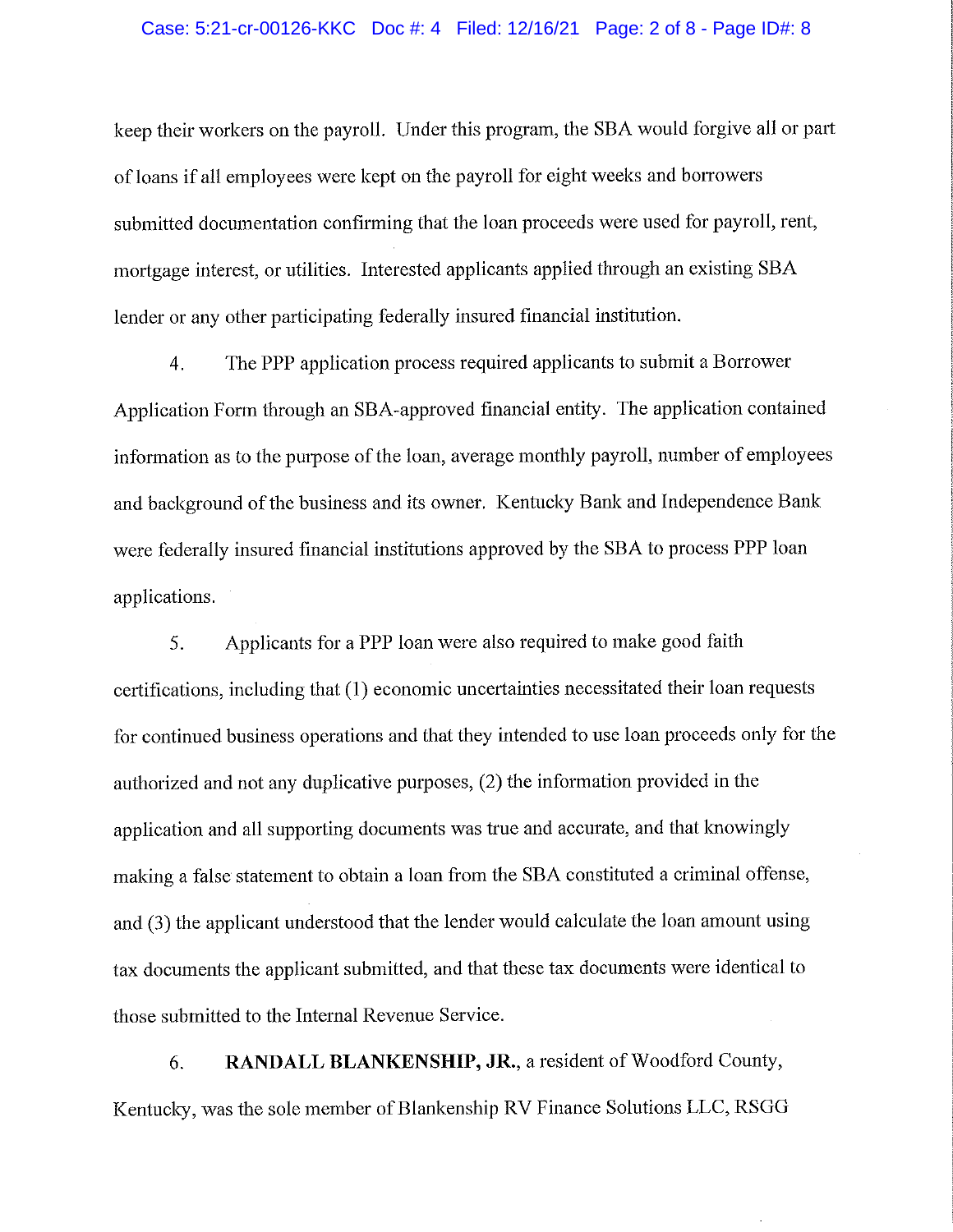Properties LLC, RSGG Holdings LLC, and RSGG Investments LLC.

# **COUNTl 18 U.S.C. § 1349 - Wire Fraud Conspiracy**

7. Beginning on or about a date unknown, but not later than April 16, 2020, and continuing through at least May 26, 2020, in the Eastern District of Kentucky and elsewhere, the Defendant,

## **RANDALL BLANKENSHIP, JR.**

did knowingly, intentionally, and willfully combine, conspire, confederate, and agree with T.G. and others, known and unknown, to commit wire fraud, that is, knowingly, willfully, and with the intent to defraud, having devised and intending to devise a scheme or artifice to defraud and to obtain money and property by means of materially false and fraudulent pretenses, representations, and promises, to transmit and cause to be transmitted by means of wire, radio, and television communication, writings, signs, signals, pictures, and sounds in interstate and foreign commerce for the purpose of executing such scheme and artifice, in violation of 18 U.S.C. § 1343.

#### **Purpose of the Conspiracy**

8. It was a purpose of the conspiracy for **RANDALL BLANKENSHIP, JR.**  and T.G. to unlawfully enrich both themselves and businesses operated by **BLANKENSHIP** by submitting false and fraudulent applications for PPP loans to the SBA.

## **Manner and Means of the Conspiracy**

9. In furtherance of the conspiracy and to accomplish its object and purpose,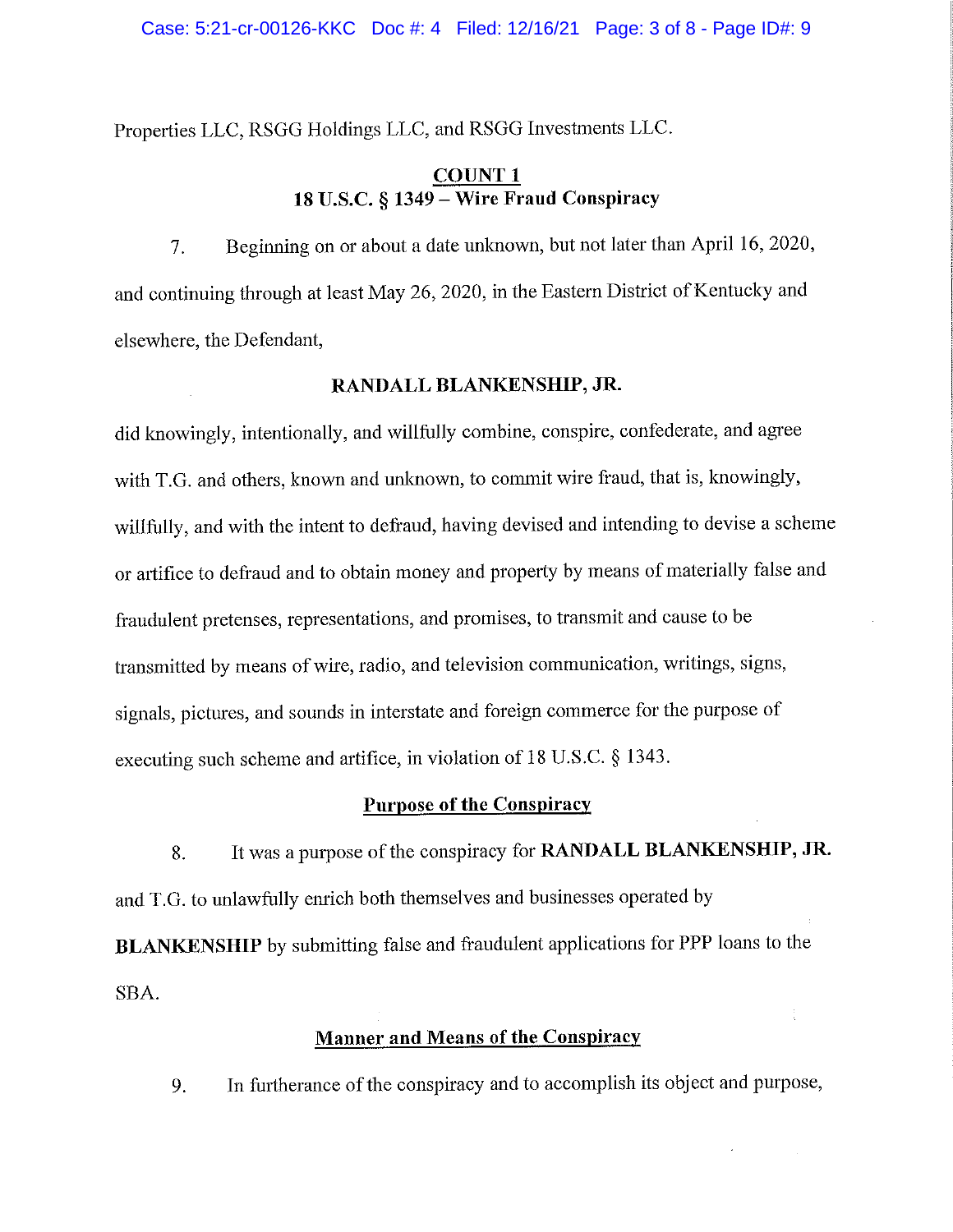on or about April 16, 2020, **RANDALL BLANKENSHIP, JR.** signed and submitted a PPP loan application to Kentucky Bank for the purpose of obtaining a loan for Blankenship RV Finance Solutions LLC. This application contained material misrepresentations about the entity's average monthly payroll and the intended purpose of the loan proceeds. Kentucky Bank processed the application and transmitted it, via interstate wire, to the SBA. As a result of this fraudulent loan application, on or about April 30, 2020, \$187,500 was deposited to account \*9088 at Kentucky Bank, held in the name of Kentucky Bluegrass RV and Camping, and controlled by **BLANKENSHIP.** 

10. On or about April 24, 2020, **RANDALL BLANKENSHIP, JR.** signed and submitted a PPP loan application to Kentucky Bank for the purpose of obtaining a loan for RSGG Properties LLC. This application also contained material misrepresentations about the entity's average monthly payroll and the intended purpose of the loan proceeds. Kentucky Bank processed the application and transmitted it, via interstate wire, to the SBA. As a result of this fraudulent loan application, on or about May 8, 2020, \$625,000 was deposited to account \*9150 at Kentucky Bank, held in the name of RSGG Properties LLC, and controlled by **BLANKENSHIP.** 

11. On or about April 24, 2020, **RANDALL BLANKENSHIP, JR.** signed and submitted a PPP loan application to Independence Bank for the purpose of obtaining a loan for RSGG Holdings LLC. This application also contained material misrepresentations about the entity's average monthly payroll and the intended purpose of the loan proceeds. Independence Bank processed the application and transmitted it, via interstate wire, to the SBA. As a result of this fraudulent loan application, on or about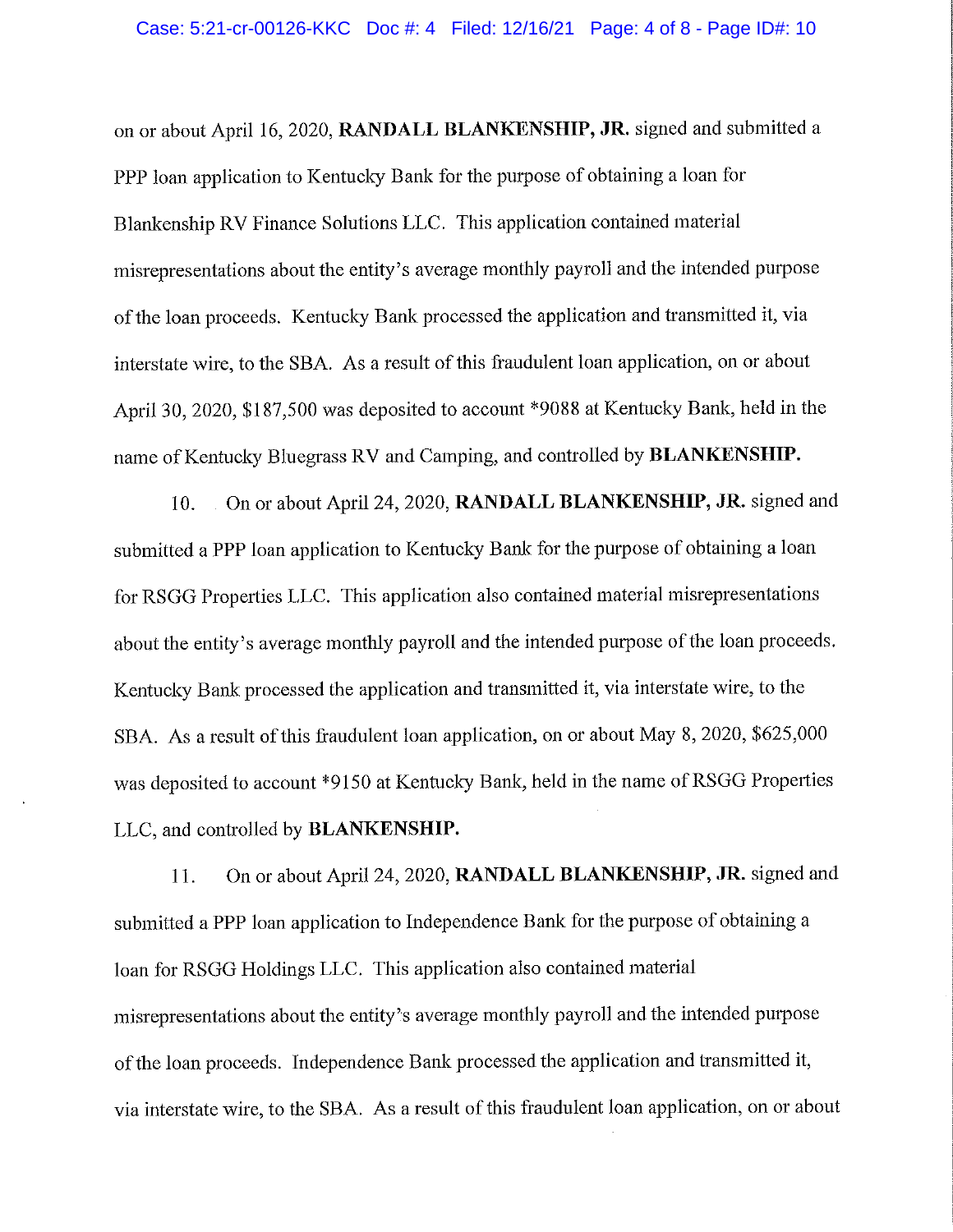May 27, 2020, \$275,482 was deposited to account \*7713 at Independence Bank, held in the name ofRSGG Holdings LLC, and controlled by **BLANKENSHIP.** 

12. On or about April 24, 2020, **RANDALL BLANKENSHIP, JR.** signed and submitted a PPP loan application to Independence Bank for the purpose of obtaining a loan for RSGG Investments LLC. This application also contained material misrepresentations about the entity's average monthly payroll and the intended purpose of the loan proceeds. Independence Bank processed the application and transmitted it, via interstate wire, to the SBA. As a result of this fraudulent loan application, on or about May 27, 2020, \$235,847 was deposited to account \*5725 at Independence Bank, held in the name ofRSGG Investments LLC, and controlled by **BLANKENSHIP.** 

13. As part of the loan applications described above, and in furtherance of the scheme to obtain PPP loans under false pretenses, **RANDALL BLANKENSHIP, JR.**  submitted to Kentucky Bank and Independence Bank falsified IRS Forms 941, misrepresenting the payroll of Blankenship RV Finance Solutions LLC, RSGG Investments LLC, RSGG Holdings LLC, and RSGG Properties LLC for the first quarter of 2020. In truth and in fact, none of those entities incurred any payroll expense during that time period, and did not file any IRS Forms 941 for the first quarter of 2020 with the Internal Revenue Service. The false fonns were prepared by T.G., a Certified Public Accountant in Jessamine County, Kentucky, at **BLANKENSHIP'S** request in exchange for payments specifically negotiated between **BLANKENSHIP** and T.G. for the fraudulent work. T.G. knew at the time she prepared the forms that the payroll information included therein was false and that the purpose of the false forms was to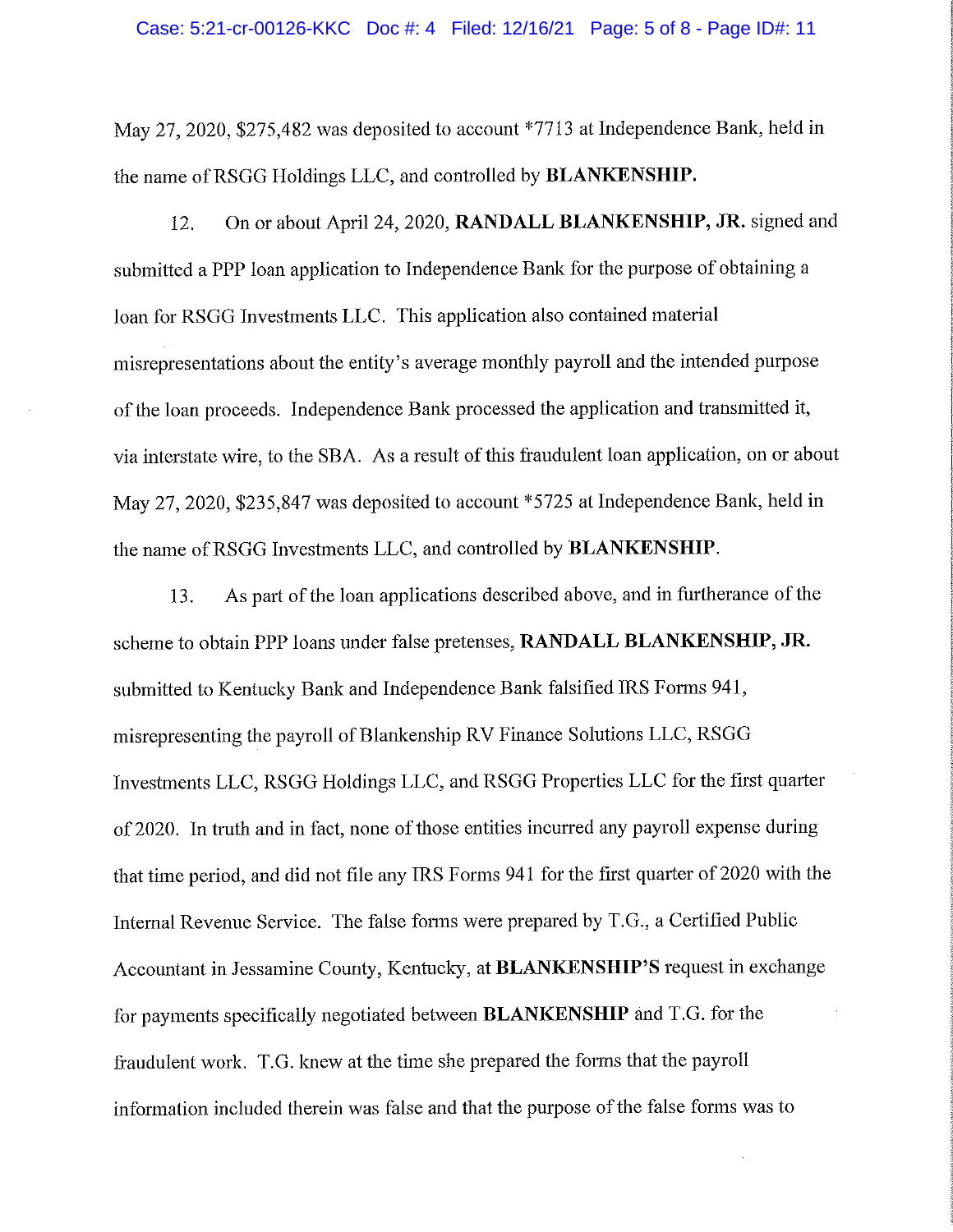obtain fraudulent PPP loans.

All in violation of Title 18, United States Code, Section 1349.

# **FORFEITURE ALLEGATION 18 U.S.C. § 982(a)(2)(A) 18 U.S.C. § 981(a)(l)(C) 28 U.S.C. § 2461(c)**

In committing the felony offense alleged in Count I of this Information,

punishable by imprisonment for more than one year, **RANDALL BLANKENSHIP, JR.** 

shall forfeit to the United States, pursuant to 18 U.S.C. § 921(a)(2)(A), 18 U.S.C. §

 $981(a)(1)(C)$  and 28 U.S.C. § 2461(c), any property, real or personal, which constitutes or

is derived from proceeds traceable to the commission of wire fraud.

The property to be forfeited includes, but is not limited to, the following:

# **MONEY JUDGMENT:**

\$1,323,829, representing the approximate amount of proceeds derived from the conspiracy to commit wire fraud.

If any of the property described above, as a result of any act or omission

## of **RANDALL BLANKENSHIP, JR.:**

- a. cannot be located upon the exercise of due diligence;
- b. has been transferred or sold to, or deposited with, a third party;
- c. has been placed beyond the jurisdiction of the court;
- d. has been substantially diminished in value; or
- e. has been commingled with other property which cannot be divided without difficulty,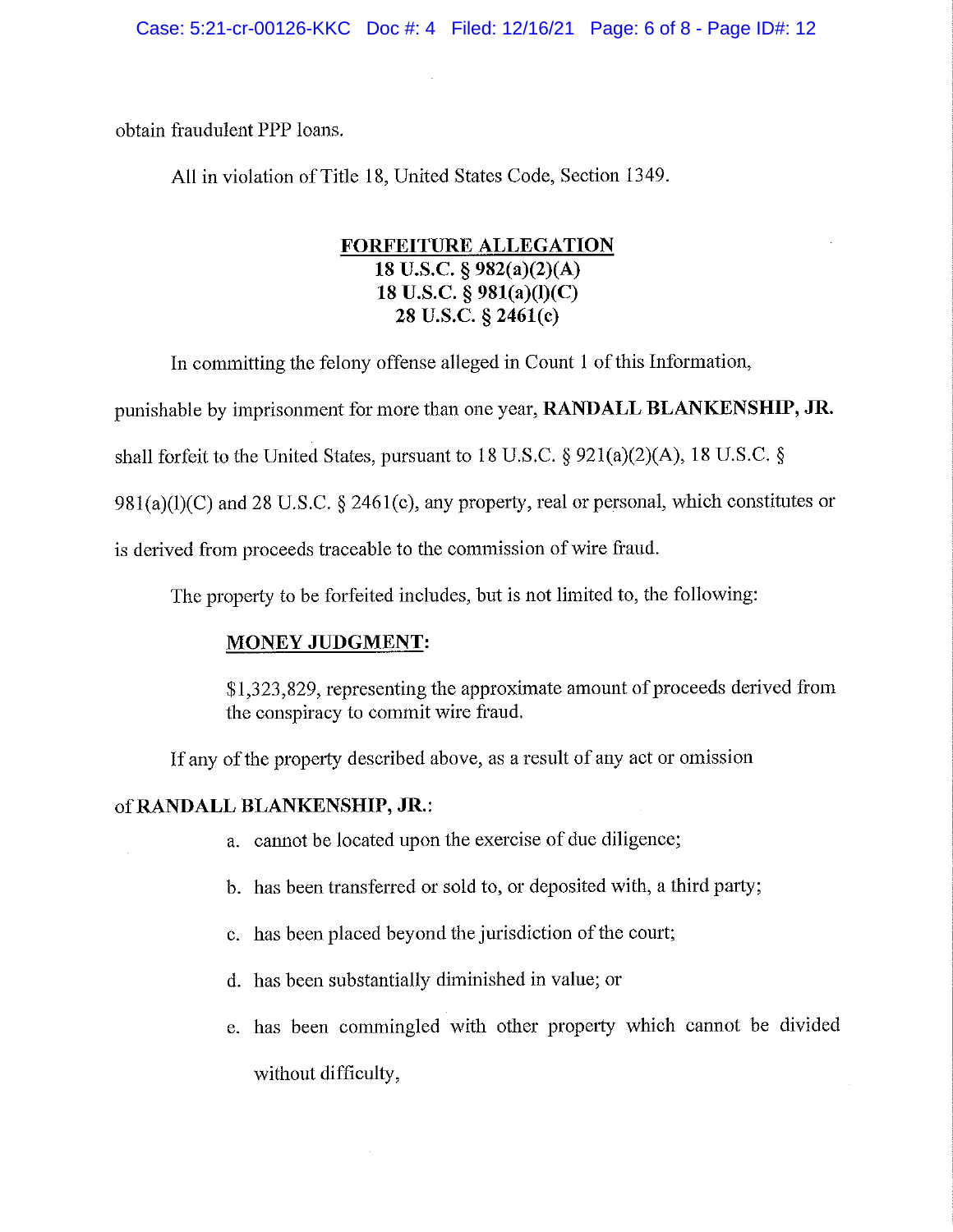Case: 5:21-cr-00126-KKC Doc #: 4 Filed: 12/16/21 Page: 7 of 8 - Page ID#: 13

the United States of America shall be entitled to forfeiture of substitute property pursuant to 21 U.S.C. § 853(p), as incorporated by 18 U.S.C. § 982(b)(l) and 28 U.S.C. § 2461(c).

gm S L ~

**CARL TON S. SHIER, IV ACTING UNITED STATES ATTORNEY**